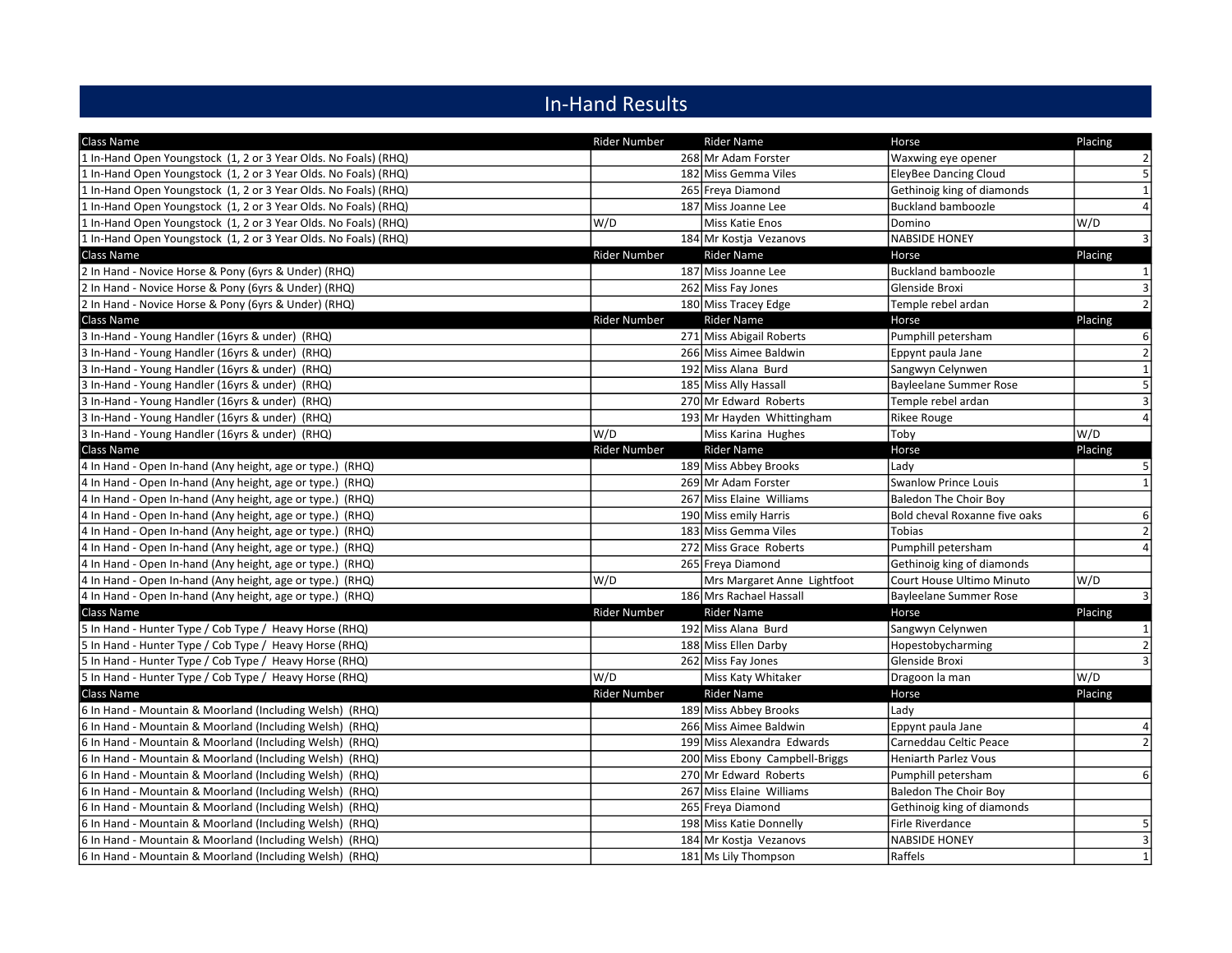| 6 In Hand - Mountain & Moorland (Including Welsh) (RHQ)                       |                     | 186 Mrs Rachael Hassall      | Bayleelane Summer Rose        |         |
|-------------------------------------------------------------------------------|---------------------|------------------------------|-------------------------------|---------|
| Class Name                                                                    | <b>Rider Number</b> | <b>Rider Name</b>            | Horse                         | Placing |
| 7 In Hand - Coloureds and Traditional Gypsi Cob (RHQ)                         |                     | 188 Miss Ellen Darby         | Hopestobycharming             |         |
| 7 In Hand - Coloureds and Traditional Gypsi Cob (RHQ)                         |                     | 182 Miss Gemma Viles         | <b>EleyBee Dancing Cloud</b>  |         |
| 7 In Hand - Coloureds and Traditional Gypsi Cob (RHQ)                         |                     | 263 Miss Karina Hughes       | Toby                          |         |
| 7 In Hand - Coloureds and Traditional Gypsi Cob (RHQ)                         |                     | 194 Miss Larissa Whittingham | <b>Rikee Rouge</b>            |         |
| <b>Class Name</b>                                                             | <b>Rider Number</b> | <b>Rider Name</b>            | Horse                         | Placing |
| 8 In Hand - Shetland and Miniature Pony (RHQ)                                 |                     | 198 Miss Katie Donnelly      | Firle Riverdance              |         |
| 8 In Hand - Shetland and Miniature Pony (RHQ)                                 |                     | 186 Mrs Rachael Hassall      | <b>Bayleelane Summer Rose</b> |         |
| 8 In Hand - Shetland and Miniature Pony (RHQ)                                 |                     | 195 Ms Sallyann Griffin      | Willowdane Maxwell Barnaby    |         |
| Class Name                                                                    | <b>Rider Number</b> | <b>Rider Name</b>            | Horse                         | Placing |
| 9 In Hand - Alternative Colour i.e., Spotted/Palomino/Duns/Cremellos (RHQ)    | W/D                 | <b>Miss Katie Enos</b>       | Domino                        | W/D     |
| 9 In Hand - Alternative Colour i.e., Spotted/ Palomino/ Duns/ Cremellos (RHQ) |                     | 181 Ms Lily Thompson         | Raffels                       |         |
| 9 In Hand - Alternative Colour i.e., Spotted/ Palomino/ Duns/ Cremellos (RHQ) |                     | 195 Ms Sallyann Griffin      | Willowdane Maxwell Barnaby    |         |
| <b>Class Name</b>                                                             | <b>Rider Number</b> | <b>Rider Name</b>            | Horse                         | Placing |
| [10 In Hand - Veterans (15yrs & Over) (RHQ)                                   |                     | 189 Miss Abbey Brooks        | Lady                          |         |
| 10 In Hand - Veterans (15yrs & Over) (RHQ)                                    |                     | 182 Miss Gemma Viles         | <b>Tobias</b>                 |         |
| [10 In Hand - Veterans (15yrs & Over) (RHQ)                                   |                     | 263 Miss Karina Hughes       | Toby                          |         |
| Class Name                                                                    | <b>Rider Number</b> | <b>Rider Name</b>            | Horse                         | Placing |
| 11 In - Hand - Riding Horse / Hack Type / RoR (RHQ)                           |                     | 197 Miss Ferne Nicholas      | <b>BOSONIC</b>                |         |
| 11 In - Hand - Riding Horse / Hack Type / RoR (RHQ)                           |                     | 106 Ms Kate Earthy           | <b>Woodlander Rossi</b>       |         |
| 11 In - Hand - Riding Horse / Hack Type / RoR (RHQ)                           |                     | 107 Miss Lucinda Baker       | Humbert                       |         |
| 11 In - Hand - Riding Horse / Hack Type / RoR (RHQ)                           |                     | 105 Mrs Samantha Jeffery     | <b>Cotton Spirit</b>          |         |
| Class Name                                                                    | <b>Rider Number</b> | Rider Name                   | Horse                         | Placing |
| In-hand Champion                                                              |                     | 192 Miss Alana Burd          | Sangwyn Celynwen              |         |
| In-hand Reserve Champion                                                      |                     | 181 Ms Lily Thompson         | Raffels                       |         |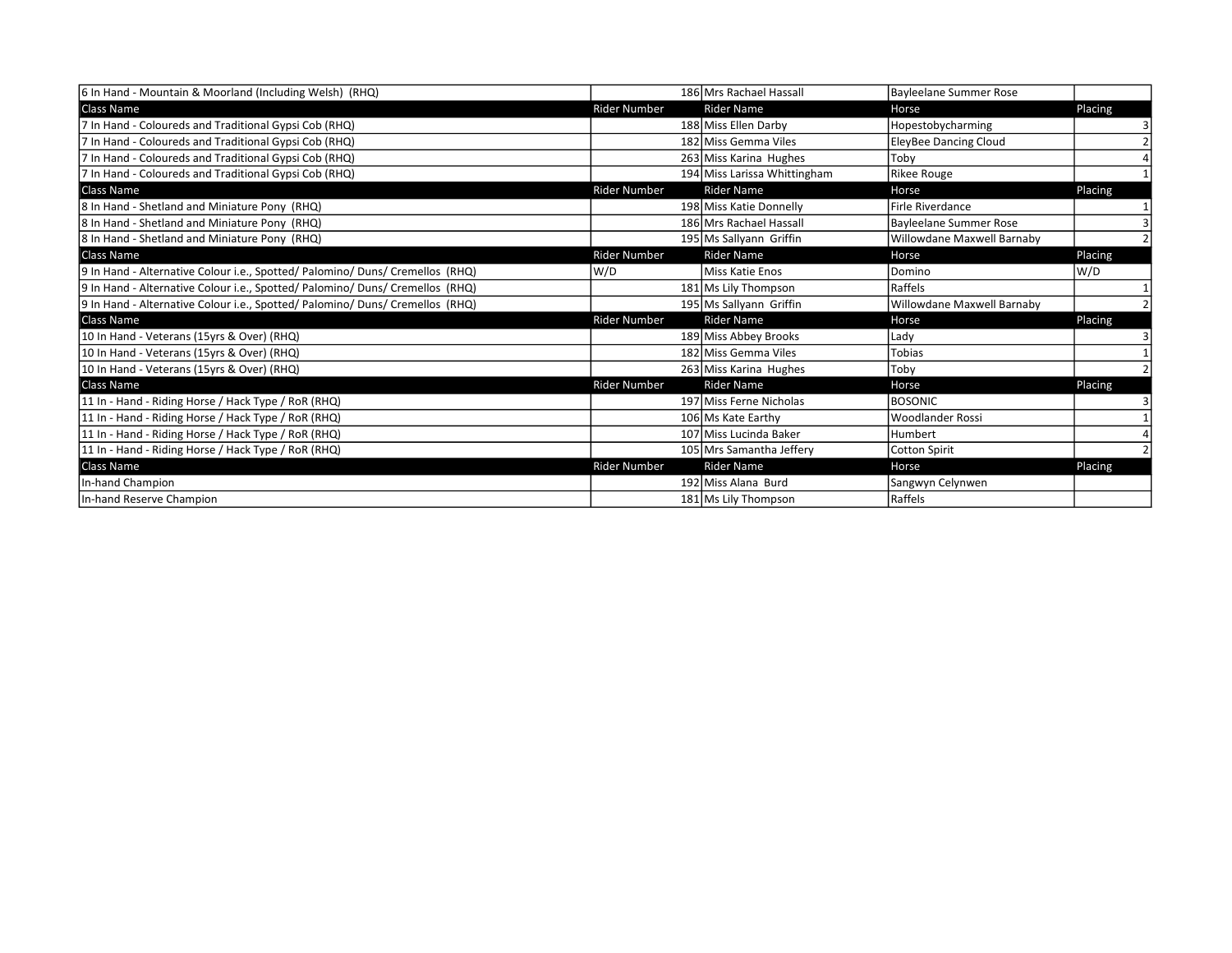## Ridden Results

| Class Name                                                                                | Rider Number        | <b>Rider Name</b>              | Horse                         | Placing          |
|-------------------------------------------------------------------------------------------|---------------------|--------------------------------|-------------------------------|------------------|
| 13 Ridden - RoR / Riding Horse / Hack type (RHQ)                                          |                     | 197 Miss Ferne Nicholas        | <b>BOSONIC</b>                | $\overline{2}$   |
| 13 Ridden - RoR / Riding Horse / Hack type (RHQ)                                          |                     | 112 Miss Jacqui Brown          | More Gold                     | $1\overline{ }$  |
| Class Name                                                                                | <b>Rider Number</b> | <b>Rider Name</b>              | Horse                         | Placing          |
| 14 Ridden - Lead Rein/ First Ridden (RHQ)                                                 |                     | 266 Miss Aimee Baldwin         | Eppynt paula Jane             | $\overline{2}$   |
| 14 Ridden - Lead Rein/ First Ridden (RHQ)                                                 |                     | 108 Miss Clemmie Cardwell      | <b>Gwyrddparc Tik Tok</b>     | 5 <sup>1</sup>   |
| 14 Ridden - Lead Rein/ First Ridden (RHQ)                                                 |                     | 117 Miss Sofia Green           | Manorlea Magnum               | $\vert$ 1        |
| 14 Ridden - Lead Rein/ First Ridden (RHQ)                                                 |                     | 115 Miss Sophie Hutton         | <b>Bunbury Sport</b>          | $\overline{a}$   |
| 14 Ridden - Lead Rein/ First Ridden (RHQ)                                                 |                     | 114 Mr Toby Lawton             | bushmoor cornucopia           | $\overline{3}$   |
| Class Name                                                                                | <b>Rider Number</b> | Rider Name                     | Horse                         | Placing          |
| 15 Ridden - Novice Rider (Never to have won a 1st) (RHQ)                                  |                     | 262 Miss Fay Jones             | Glenside Broxi                | $\overline{3}$   |
| 15 Ridden - Novice Rider (Never to have won a 1st) (RHQ)                                  |                     | 113 Miss Grace Warburton       | Wynswood Katie                | $\overline{4}$   |
| 15 Ridden - Novice Rider (Never to have won a 1st) (RHQ)                                  |                     | 115 Miss Sophie Hutton         | <b>Bunbury Sport</b>          | $1\overline{ }$  |
| 15 Ridden - Novice Rider (Never to have won a 1st) (RHQ)                                  |                     | 114 Mr Toby Lawton             | bushmoor cornucopia           | $\overline{2}$   |
| <b>Class Name</b>                                                                         | <b>Rider Number</b> | <b>Rider Name</b>              | Horse                         | Placing          |
| 16 Ridden - Novice Ridden Horse & Pony (Snaffle bridle only with Cavesson noseband) (RHQ) |                     | 199 Miss Alexandra Edwards     | Carneddau Celtic Peace        | W/D              |
| 16 Ridden - Novice Ridden Horse & Pony (Snaffle bridle only with Cavesson noseband) (RHQ) |                     | 116 Mrs Claire Roston          | Hollyrock brody               | $1\overline{ }$  |
| 16 Ridden - Novice Ridden Horse & Pony (Snaffle bridle only with Cavesson noseband) (RHQ) |                     | 103 Miss Ebony Campbell-Briggs | Monarchill masterclass        | $\overline{3}$   |
| 16 Ridden - Novice Ridden Horse & Pony (Snaffle bridle only with Cavesson noseband) (RHQ) |                     | 110 Miss Jasmine Smith         | SD MICKEY BLUE EYE            | $\overline{2}$   |
| 16 Ridden - Novice Ridden Horse & Pony (Snaffle bridle only with Cavesson noseband) (RHQ) | W/D                 | Miss Katy Whitaker             | Dragoon la man                | W/D              |
| Class Name                                                                                | <b>Rider Number</b> | <b>Rider Name</b>              | Horse                         | Placing          |
| 17 Ridden - Open Ridden (Any height, age or type) (RHQ)                                   |                     | 120 Miss Victoria Roberts      | <b>Celtic Blue Diamond</b>    | $\overline{2}$   |
| 17 Ridden - Open Ridden (Any height, age or type) (RHQ)                                   |                     | 196 Miss Adele Shannon         | Igor Blue H2                  | $\overline{4}$   |
| 17 Ridden - Open Ridden (Any height, age or type) (RHQ)                                   |                     | 264 Miss Courtney Vaughan      | Glenside Broxi                | $6 \overline{6}$ |
| 17 Ridden - Open Ridden (Any height, age or type) (RHQ)                                   |                     | 200 Miss Ebony Campbell-Briggs | <b>Heniarth Parlez Vous</b>   |                  |
| 17 Ridden - Open Ridden (Any height, age or type) (RHQ)                                   |                     | 190 Miss emily Harris          | Bold cheval Roxanne five oaks |                  |
| 17 Ridden - Open Ridden (Any height, age or type) (RHQ)                                   |                     | 119 Miss Joanne Ridge          | Rocko                         | $1\vert$         |
| 17 Ridden - Open Ridden (Any height, age or type) (RHQ)                                   |                     | 112 Miss Jacqui Brown          | More Gold                     | $5\overline{)}$  |
| 17 Ridden - Open Ridden (Any height, age or type) (RHQ)                                   |                     | 191 Miss Rhiannon Donoghue     | Dancing with Mr Darcy         | $\overline{3}$   |
| Class Name                                                                                | Rider Number        | <b>Rider Name</b>              | Horse                         | Placing          |
| 18 Ridden - Hunter Type / Cob Type / Heavy Horse (RHQ)                                    |                     | 196 Miss Adele Shannon         | Igor Blue H2                  | 5 <sub>l</sub>   |
| 18 Ridden - Hunter Type / Cob Type / Heavy Horse (RHQ)                                    |                     | 116 Mrs Claire Roston          | Hollyrock brody               | $\overline{3}$   |
| 18 Ridden - Hunter Type / Cob Type / Heavy Horse (RHQ)                                    |                     | 264 Miss Courtney Vaughan      | Glenside Broxi                | $6 \mid$         |
| 18 Ridden - Hunter Type / Cob Type / Heavy Horse (RHQ)                                    |                     | 188 Miss Ellen Darby           | Hopestobycharming             | $\overline{4}$   |
| 18 Ridden - Hunter Type / Cob Type / Heavy Horse (RHQ)                                    |                     | 119 Miss Joanne Ridge          | Rocko                         | $1\overline{ }$  |
| 18 Ridden - Hunter Type / Cob Type / Heavy Horse (RHQ)                                    | W/D                 | Miss Katy Whitaker             | Dragoon la man                | W/D              |
| 18 Ridden - Hunter Type / Cob Type / Heavy Horse (RHQ)                                    |                     | 120 Miss Victoria Roberts      | Celtic Blue Diamond           | 2                |
| <b>Class Name</b>                                                                         | <b>Rider Number</b> | <b>Rider Name</b>              | Horse                         | Placing          |
| 19 Ridden - Open Mountain & Moorland (Including Welsh) (RHQ)                              |                     | 108 Miss Clemmie Cardwell      | <b>Gwyrddparc Tik Tok</b>     | W/D              |
| 19 Ridden - Open Mountain & Moorland (Including Welsh) (RHQ)                              |                     | 103 Miss Ebony Campbell-Briggs | Monarchill masterclass        | $\overline{3}$   |
| 19 Ridden - Open Mountain & Moorland (Including Welsh) (RHQ)                              |                     | 113 Miss Grace Warburton       | Wynswood Katie                | $\overline{4}$   |
| 19 Ridden - Open Mountain & Moorland (Including Welsh) (RHQ)                              |                     | 111 Miss Jasmine Smith         | Coedfedw Eros Dreamboy        | $\mathbf{1}$     |
| 19 Ridden - Open Mountain & Moorland (Including Welsh) (RHQ)                              |                     | 191 Miss Rhiannon Donoghue     | Dancing with Mr Darcy         | $\overline{2}$   |
| Class Name                                                                                | <b>Rider Number</b> | <b>Rider Name</b>              | Horse                         | Placing          |
| 20 Ridden - Coloureds and Traditional Gypsi Cob (RHQ)                                     |                     | 104 Miss Ebony Campbell-Briggs | <b>Oaklands Big Ben</b>       | $\overline{2}$   |